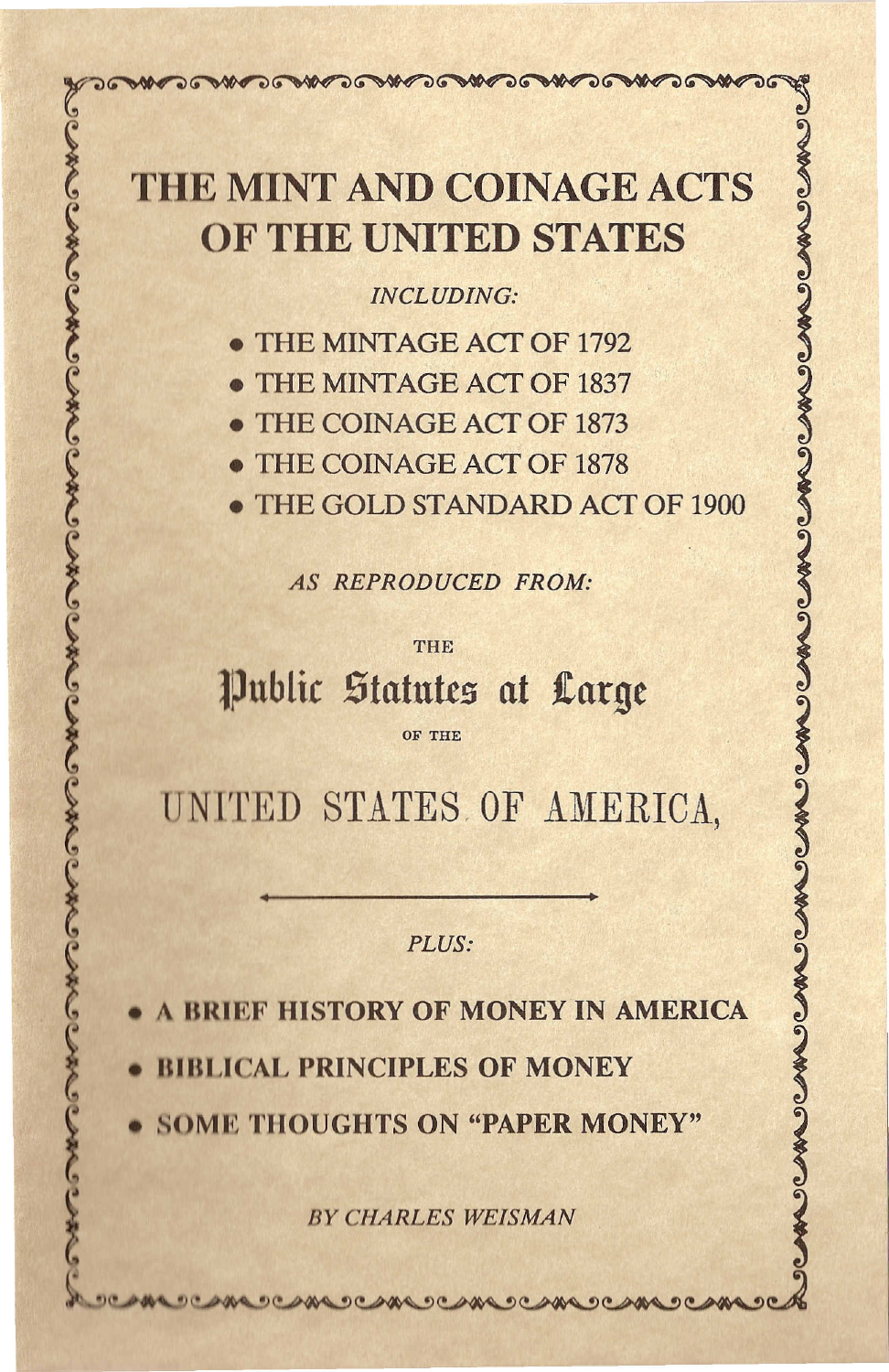

**SCALES FOR WEIGHING COINS** 



*'jill of the perplexities, confusion and distress in America arise, not from defects in the Constitution or Confederation, not from want of honor or virtue, so much asfrom the downright ignorance of the nature of coin, credit and circulation. "*

- John Adams, 1787.

*Copyright* © 1987 by Charles Weisman Revised & reprinted Dec., 1991 ISBN 1-929205-01-5 PRINTED IN THE UNITED STATES OF AMERICA

-1-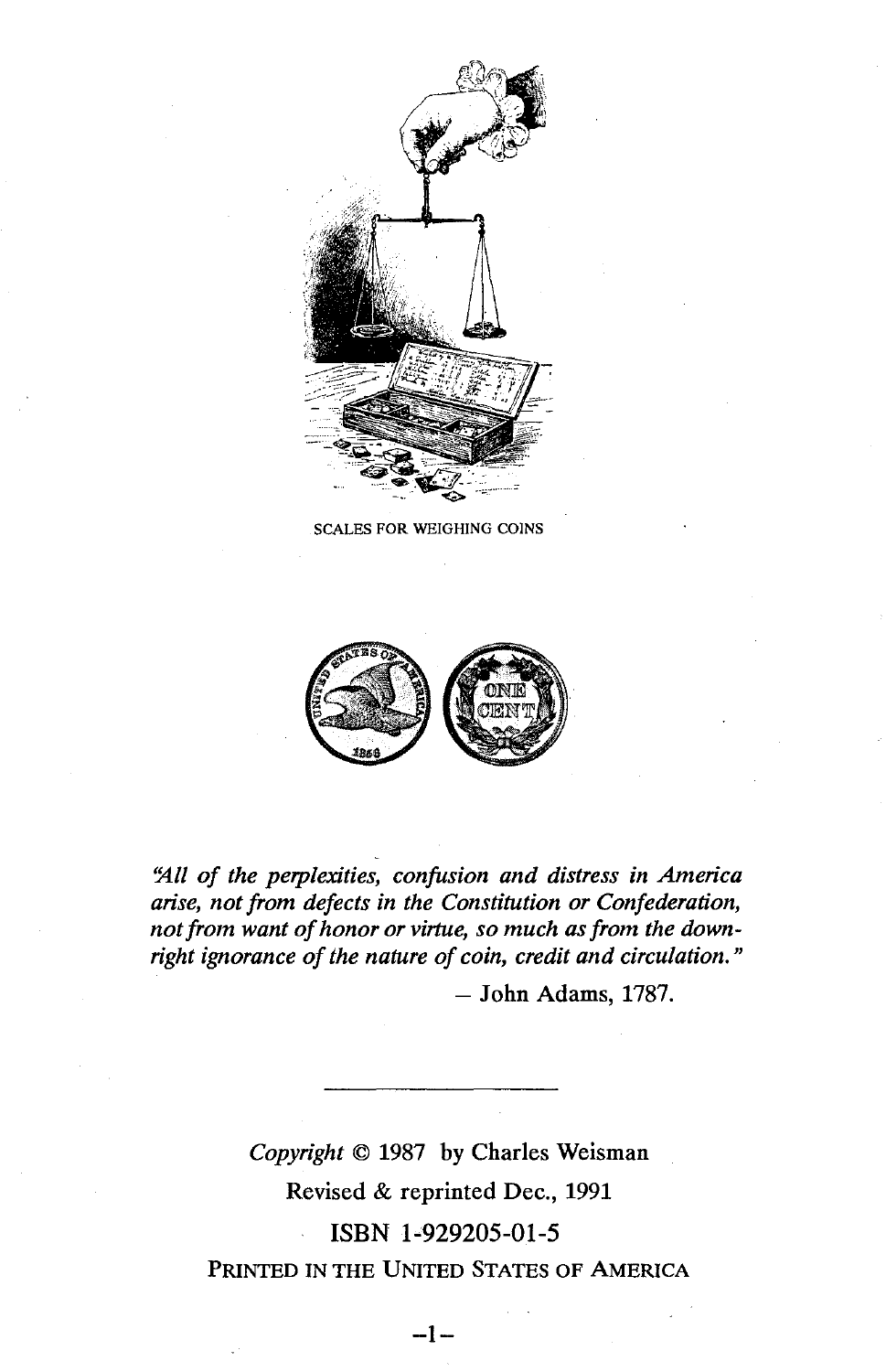## A BRIEF HISTORY OF MONEY IN AMERICA

America's successes and failures in her history can be linked to and traced by her success or failure in dealing with the money issue. Its level and degree of prosperity, growth, solvency, industry, trade, and standard of living lie in direct proportion to the stability and intrinsic value of the circulating medium of exchange.

**In** the early 1600's American colonists often used Wampum (Indian beads) as a medium of exchange. Since it was cheap and readily available, Wampum depreciated in value as currency in consequence of overproduction. A final blow was given to it as a circulating medium in New England by an order from the authorities of Massachusettes not to receive it in payment of taxes. Thus, colonists with ample savings of Wampum were unable to pay their taxes and soon found it to be of little value in trades with the Indians and practically no value within the colonies.

Coins from England, Holland, and the West Indies were also circulated as a medium of exchange but due to their inherent value were always in short supply. As fast as coin came to the coloney of Massachusettes by trade with the West Indies, it was sent to England to pay for goods purchased there. By 1650 the situation was critical. Massachusetts desperately needed coinage if it was to continue to expand,



and some way to keep money in the colony had to be fashioned. To stop this drain of specie<sup>1</sup> Massachusetts set up a mint in May of 1652, and

ings. Thousands of these coins were minted between 1652 and 1684, each bearing the figure of an Oak tree, a Willow tree, or a Pine tree symbolizing Massachusetts's rich resource in timber. The silver of these

1 Specie: Coin of the precious metals, of a certain weight and fineness, and bearing the stamp of the government. (Blacks Law Dictionary, second edition, 1910)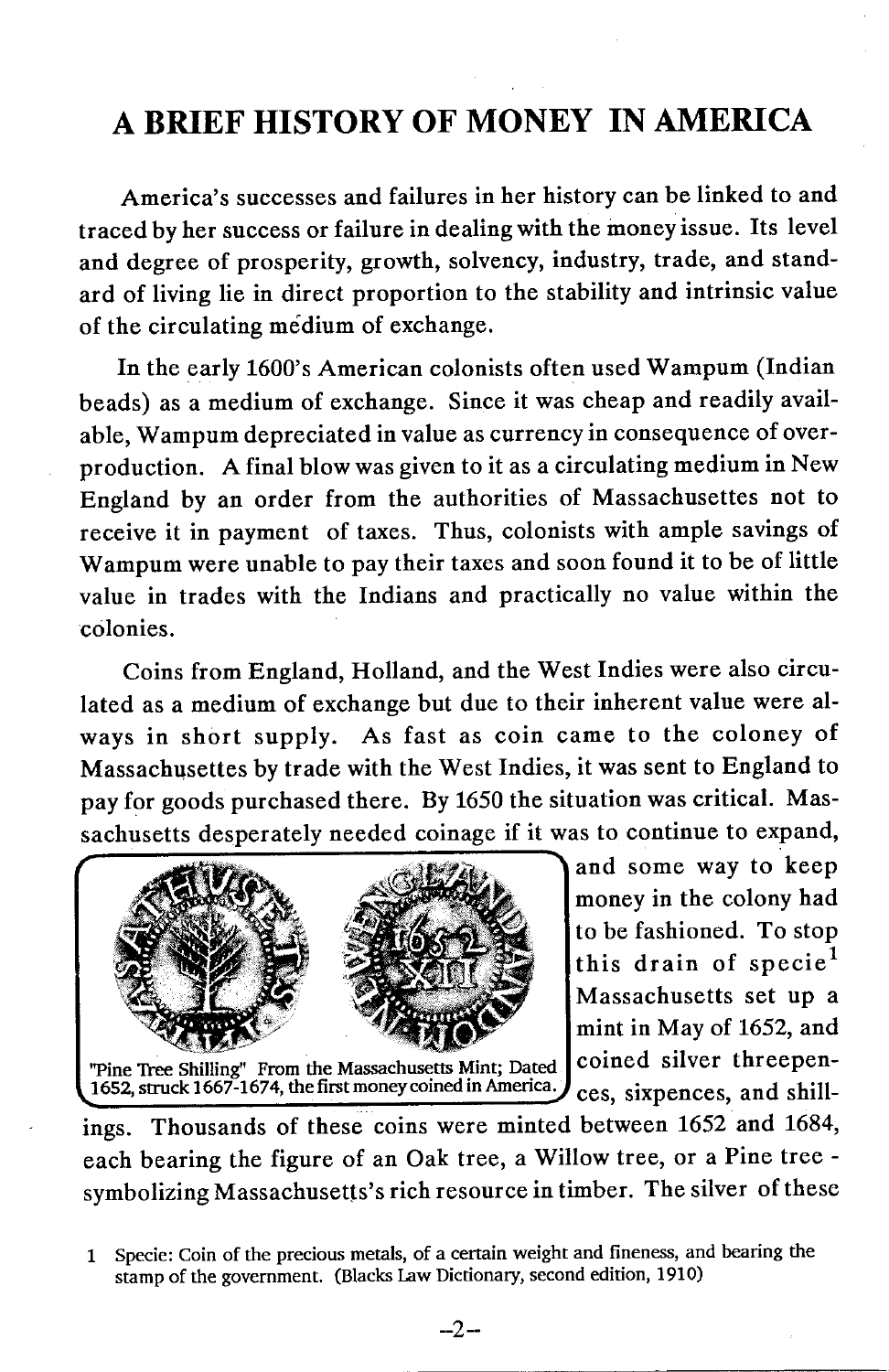coins was alloyed a quarter below the English standard which made it less desirous in England and thus kept them circulating in the colony where they were needed. The coinage from this mint did help somewhat in stimulating trade abroad since foreign coin was now more available for that purpose. However, it was most effective in stablizing the trade and commerce within the New England colony during its early growth period.

Parliment, in adopting the standard set by this mint, struck coins for the Carolinas and New England, in 1694. Coin was also struck for Maryland, Virginia, and other colonies. Also around this period of time paper currency began to be printed in the colonies since the crown no longer allowed the colonies to coin money.

By 1750, America had mostly foreign coin along with a significant supply of paper currency in circulation. At the onset of the American war for Independence, the amount of accumulated capital in the country had become rather small. The debts of the ongoing war thus became heavy and burdensome and the only way the Continental Congress was allowed to raise money for its many debts was by making requisitions on the States. These requisitions were not always met since the Congress had no power to enforce payment or to tax.

Since there was no government mint, the only source of specie was that of foreign coin. Thus, in desperation to meet the mounting expences of the war, Congress decided to issue its own paper currency as bills of credit. Between 1775 and 1780 the Continental Congress had issued this currency, called Continental Bills, to the amount of \$200,000,000. The printing of this "paper currency" was quickly expedited since no gold or silver was used to back up the bills. The country became flooded with this "Continental Currency," which rapidly depreciated in value as the bills obviously contained no intrinsic value of their own and were backed by nothing. Counterfeit bills that appeared worsen matters.

The paper currency left its typical devastating aftereffect on the economy of America. In 1779, twenty dollars in paper equaled but one in specie - six months later it dropped to forty. Congress tried to stop this decline, but to no avail. At the close of the year 1780, this paper was worth but two cents on the dollar; later, ten dollars in paper currency equaled but one cent in specie.

 $-3-$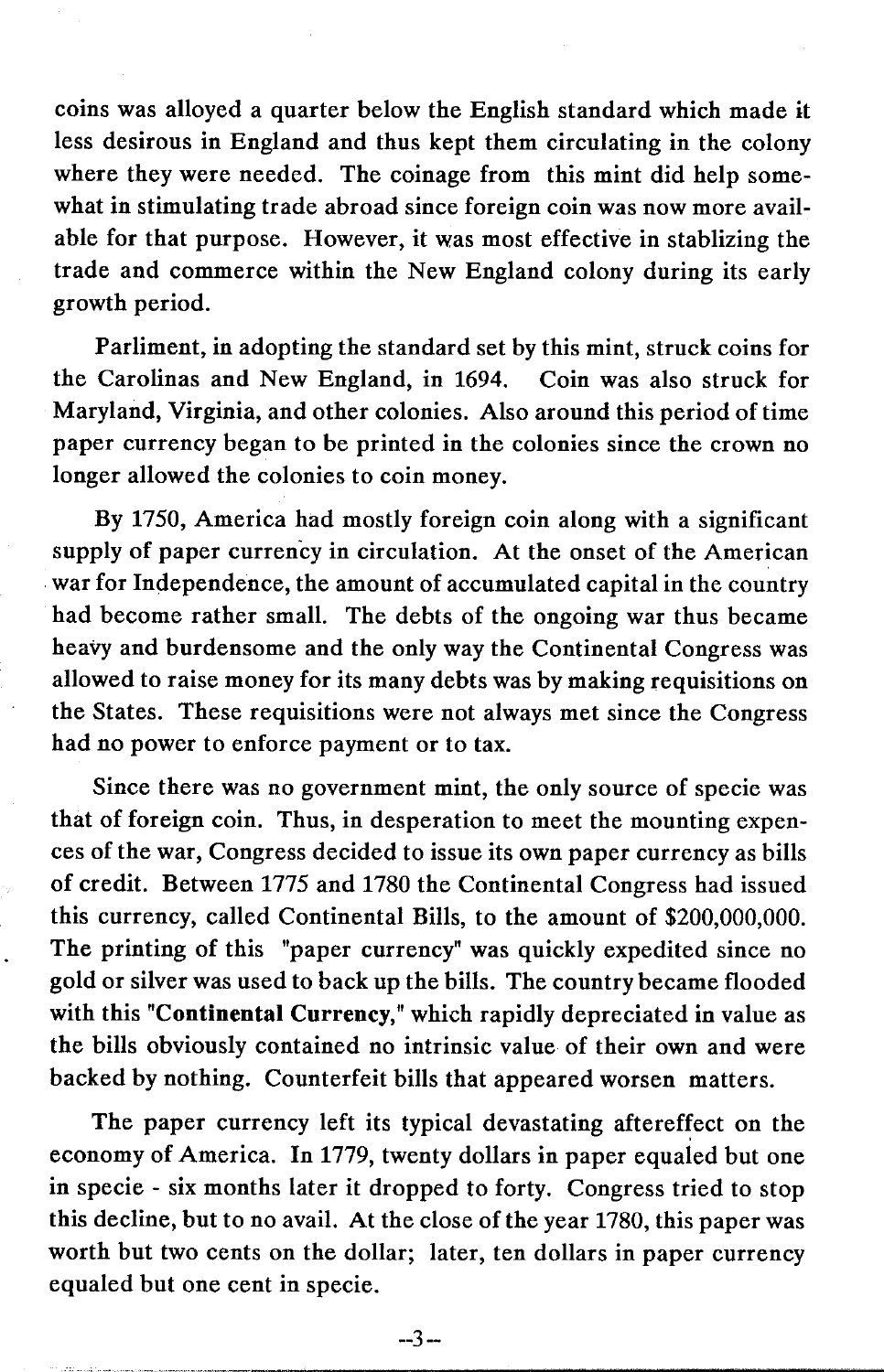

*"Not Worth a Continental,"* became a byword in the colonies - paper money having fallen into such contempt. Washington naively remarked that it took a wagon-load of money to buy a wagon-load of provisions. "In Boston, corn sold for \$150 a bushel, butter for \$12 a pound, tea \$90, sugar \$10, beef \$8, coffee \$12, and a barrel of flour for \$1,575. Samuel Adams paid \$2,000 for a hat and a suit of clothes. $n^2$ 

"Continental Currency" became a joke in the colonies. A barber in Philadelphia papered his shop with it, and a wig in that city caught a stray dog, and, bedaubing him with tar, stuck bills of various denominations all over him, and paraded him in the streets. Before the close of 1780 the currency had ceased to circulate, public credit was gone, and trade was at a standstill. $3$ 

The irritating repercusions of this experiment was the innate workings of the paper money which deceptively lared the colonies into what seemed to be a boost for the economy, but rather left the country in an impoverished state - leaving them with no real monetary wealth which to build up the depleted ecomony with. This state of events is explained in the following excerpt reproduced from *The Critical Period of American History* by John Fiske, 1888:

2 William M. Davidson, A History of the United States, p.219, 1902.

3 IBID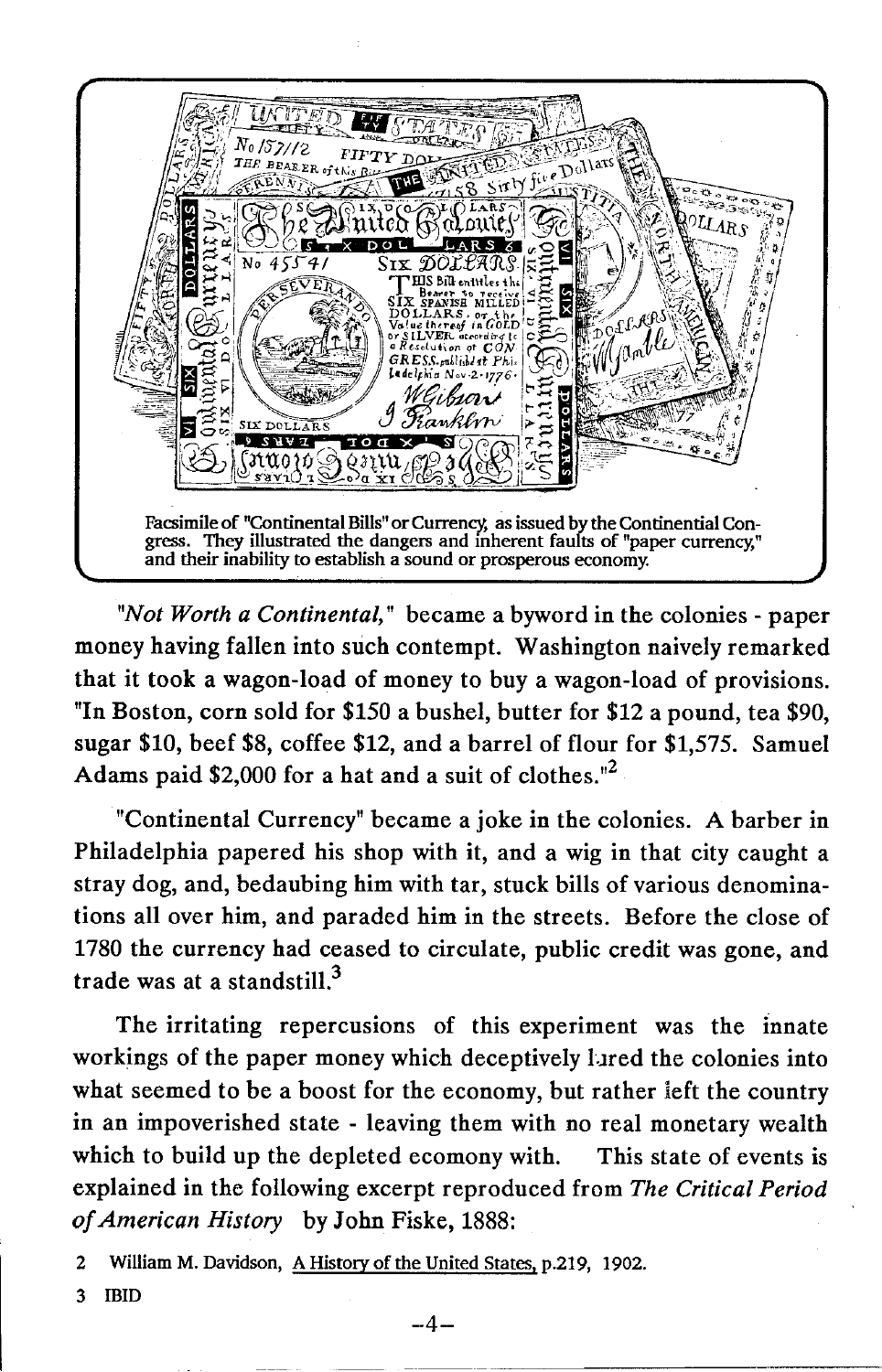To all these causes of poverty of the war, there was added the hopeless confusion due to an inconvertible paper currency. The worst feature of this financial device is that it not only impoverishes people, but bemuddles their brains by creating a false and fleeting show of prosperity. By violently disturbing apparent values, it always brings on an era of wild speculation and extravagance in living, followed by sudden collapse and protracted suffering. In such crises the poorest people, those who earn their bread by the sweat of their brows and have no margin of accumulated capital, always suffer the most. Above all men, it is the labouring man who needs sound money and steady values. We have seen all these points amply illustrated since the War of Secession. After the War of Independence, when the margin of accumulated capital was so much smaller, the misery was much greater. While the paper money lasted there was marked extravagance in living, and complaints were loud against the speculators, especially those who operated in bread-stuffs. Washington said he would like to hang them all on a gallows higher than that of Haman; but they were, after all, but the inevitable products of this abnormal state of things, and the more guilty criminals were the demagogues who went about preaching the doctrine that the poor man needs cheap money.

The need for sound money in America became imperative. As early as the adoption of the *Articles of Confederation* (1781) the subject of national coinage occupied the attention of statesmen. The subject was debated from time to time, and on April 22, 1783, some coins were submitted to Congress as patterns. In 1784, Thomas Jefferson, chairman of a committee appointed for the purpose, submitted a report to Congress on coinage. He proposed to strike four coins upon the basis of the Spanish milled dollar as follows: A gold piece of the value of ten dollars, a dollar in silver, a tenth of a dollar in silver, and a hundredth of a dollar in copper. This report was adopted by Congress in 1785.<sup>4</sup>

But in the wake of a sensible solution, there developed a rash of legislation by the various States in 1786 to issue paper currency. In the very face of miseries so plainly tracable to the deadly paper currency, it may seem strange that the people should now have begun to clamour for

<sup>4</sup> Harper's Encyclopaedia of United States History. Benson John Lossing, lL.D., Vol. II (Coinage), Harper Brothers Publishers, 1901.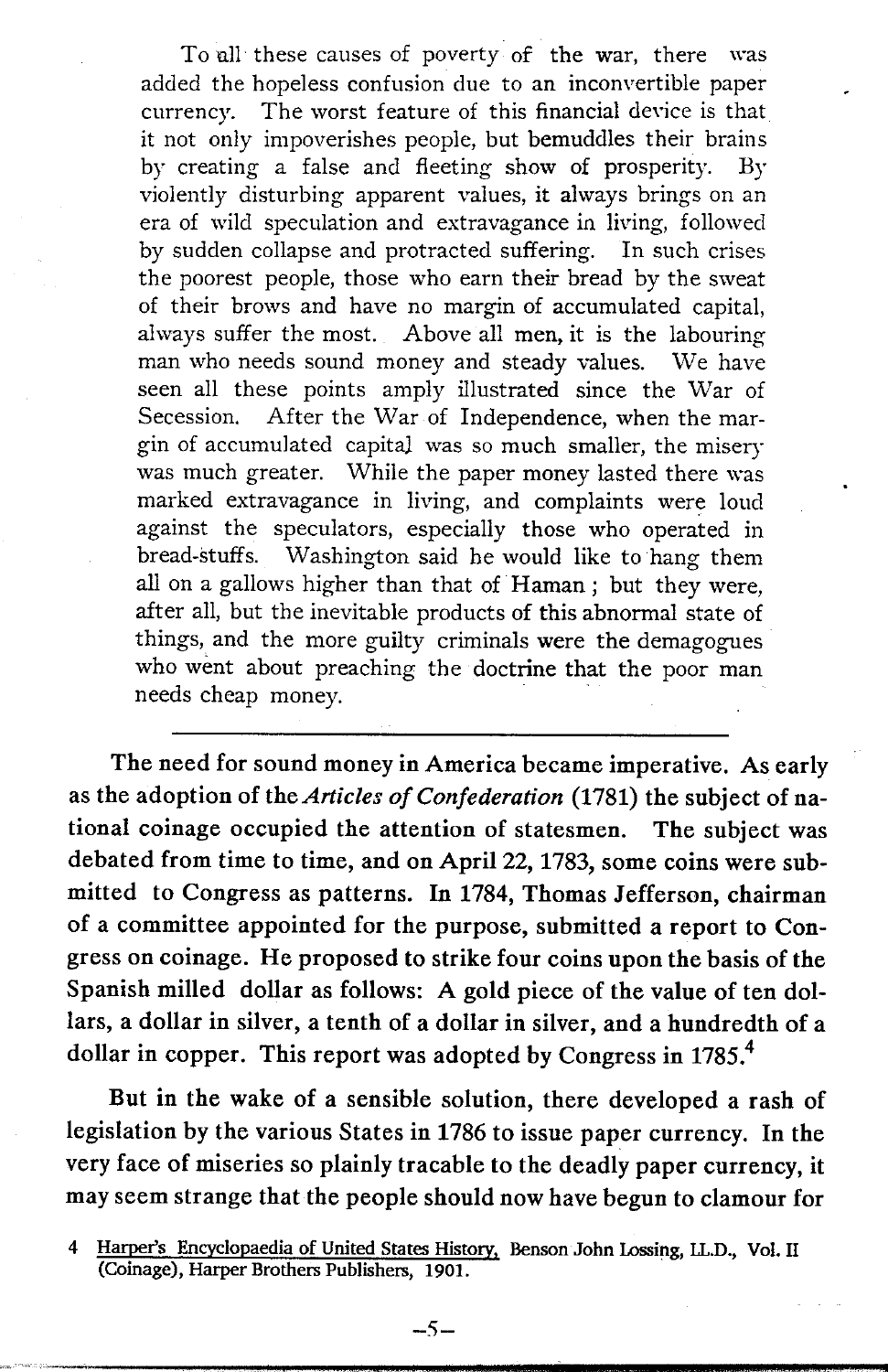a renewal of the experiment which had worked so much evil. Yet so it was. As starving men are said to dream of dainty banquets, so now a craze for fictitious wealth in the shape of paper money ran like an epidemic through the country once again.

The craze for paper money, 1786

North Carolina issued a large amount of paper, and, in order to get it into circulation as quickly as possible, the State government proceeded to buy tobacco with it, paying double the specie value of the tobacco. As a natural consequence, the paper dollar instantly fell to seventy cents, and went on declining.<sup>5</sup>

. Pennsylvania had warily begun in May, 1785, to issue a million dollars in bills of credit, which were not made a legal tender for the payment of private debts. By August, 1786, even this carefully guarded paper had fallen some twelve cents below par.<sup>6</sup>

Early in the year 1786, New York issued a million dollars in bills of credit receivable for the custom-house duties, which were then paid into



the State treasury. Its stated value in Gold or Silver; as defined in the Resolution of the State convention, was often debated between buyer and seller and thus not accepted for its face value. At the same time the New

suing half a million paper dollars, to be legal tender in all business transactions. However, merchants in New York and Philadelphia refused to accept their paper, so *it* speedily became worthless.

*S* John Fiske, The Critical Period of American History: 1783 -1789, 1888. 6 IBID.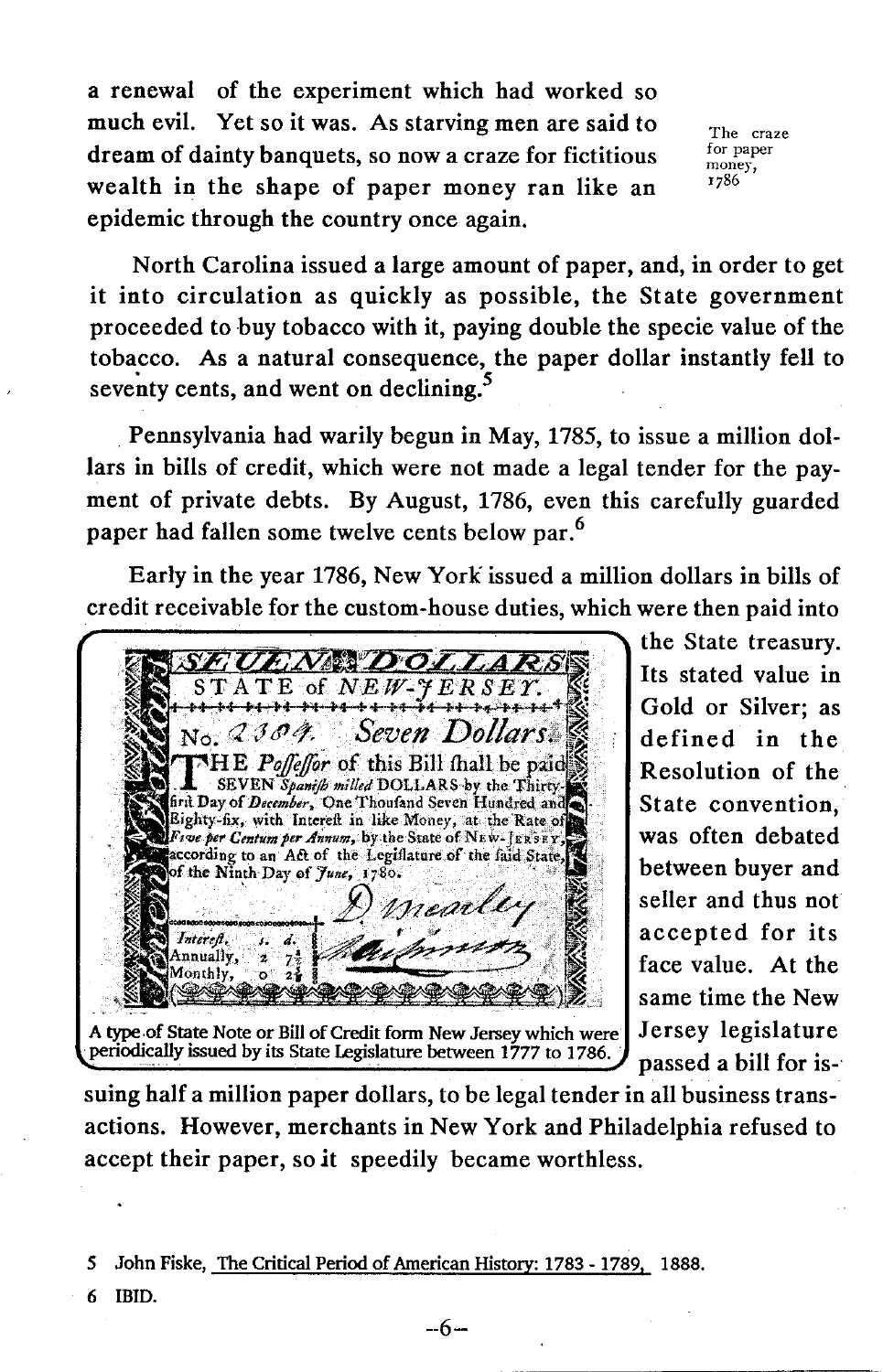The addition of more than a half a dozen different kinds of paper currency created such a labyrinth as no human intellect could explore. No wonder that men were counted wise who preferred to take whiskey and beef instead of the paper in payment. Nobody who had a yard of cloth to sell could tell how much it was worth. But even worse than all this was the swift and certain renewal of bankruptcy which so many States were preparing for themselves.

There were, however, those who understood the plight of the paper currency and were ambitious in averting its trend. The influence of Washington, Madison, and Mason was effectively brought to bear in favour of sound currency, and the people of Virginia were but slightly affected by the "craze of 1786." Connecticut, forseeing the hopeless path of a paper economy, had ceased printing paper currency in 1777. By 1780 she had wisely and summarily adjusted all relations between debtor and creditor, and the crisis of 1786 found her people poor enough, no doubt, but able to wait for better times and avoided adopting violent remedies. It was in this same year (1786) that Congress prudently framed an ordinance for the establishment of a mint. The following year (1787)the board of treasury, by authority of Congress, contracted with James Jarvis for 300 tons of copper coins of the prescribed standard, which were coined at a mint in New Haven, Connecticut. The reverse of these coins showed a perpetual chain of thirteen circles linked together, a small circle in the middle with the words "UNITED STATES" round it, and in the center the motto, "WE ARE ONE." The obverse illustrated a sundial and the legends, FUGIO (I, Time, Fly) and MIND YOUR BUSINESS. The legends of the coin have been credited to Benjamin Franklin and the coin is often refered to as the Franklin Cent.

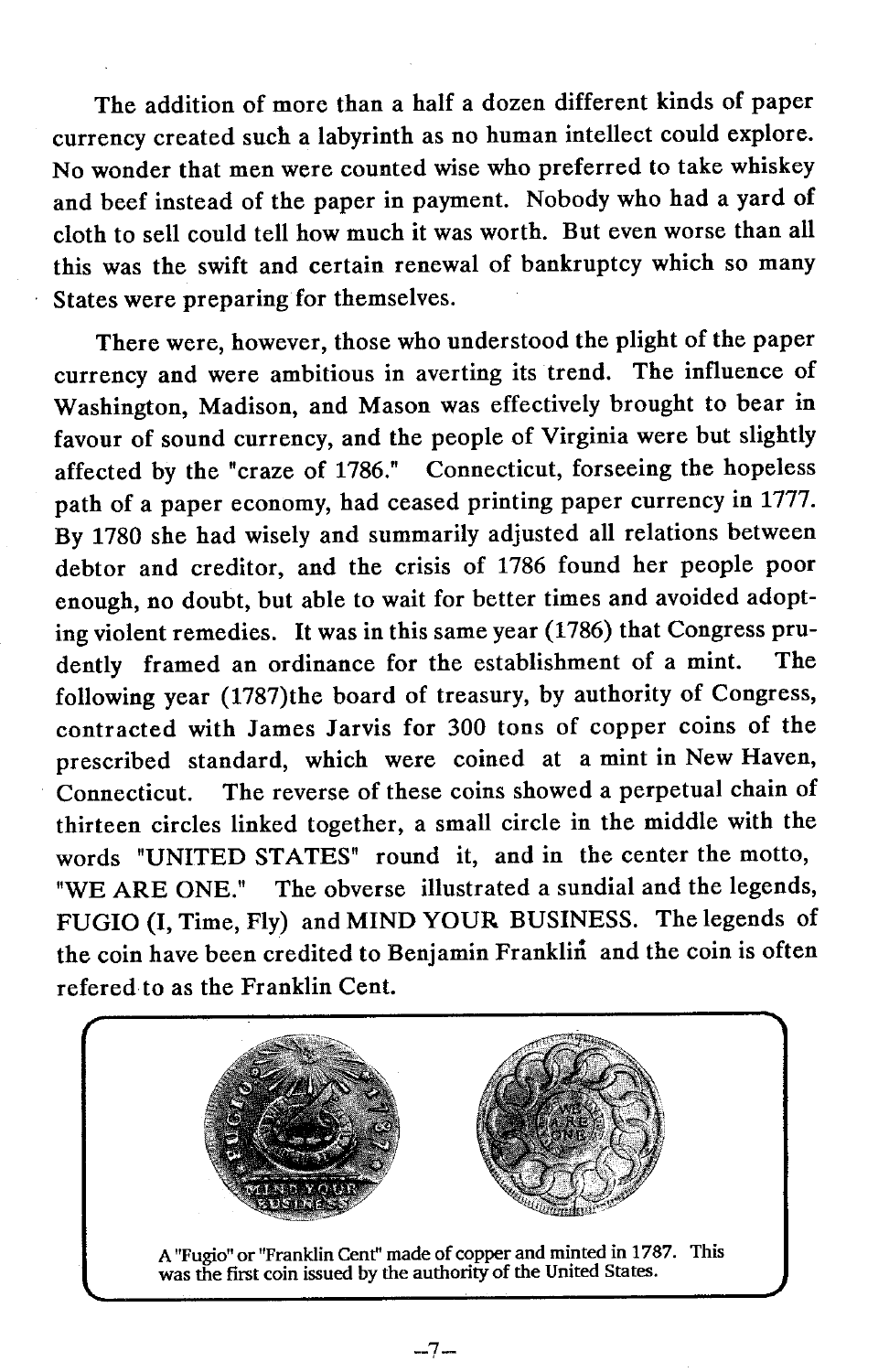All State paper currency ended with the ratification of the U. S. Constitution in September, 1787. The Framers of our Constitution took several safegaurds to assure that the dangers of paper currency, which had plaged the country in the past, would hot be repeated. In Article I, Section 10, it forbids any state to *emit any Bills of Credit or to make any Thing but gold and silver Coin a Tender in Payment of Debts.* Congress also was not given any power to emit any bills of credit but rather was only given the power *To coin Money, and regulate the Value thereof (Article l, Section 8).*

Congress used their authority under the Constitution by establishing the Coinage Act of April 2, 1792. The new mint, which was located in Philadelphia, went into full operation in 1795. The "Dollar" was to be the monetary unit defined in terms of gold as well as silver. Likewise the decimal principle was adopted under this Act. The mere fact that America now had its own mint bolstered confidence in the new government abroad, which strengthened our position in trade. The main point of the mint was the definite seperation of the new American Dollar from its Spanish forerunner, in other words, *the establishment of a new monetary unit of the United States.*

The Coinage Act of 1792was based on Alexander Hamilton's *Report on the Establishment of a Mint.* Another achievement of Hamilton at this time, which had mixed results and caused much controversial debate, was the establishment of the 1st Bank of the U. S. on February 8, 1791. The charter, which was set for twenty years, failed to be renewed by Congress on the grounds that it was unconstitutional, and that too much of the stock was owned by foreigners. It thus ended in 1911 and one year later war broke out again with England. At the close of the war in 1815, the finances of the country were in a wretched state. This state of affairs pressured Congress to enact a charter for the Second Bank of the U. S. in 1816, passing by a narrow margin.

When Andrew Jackson became President in 1829, he began to wage war against the U. S. Bank. He asserted that the bank had failed to establish a sound and uniform currency for the whole nation, it issued paper money (credit notes) which soon flooded the country causing inflation and the depresion of 1819, and also, that the Bank itself was unconstitutional and dangerous to the government. Jackson withdrew all government deposits from the U. S. Bank and vetoed the Bank's

 $-8-$